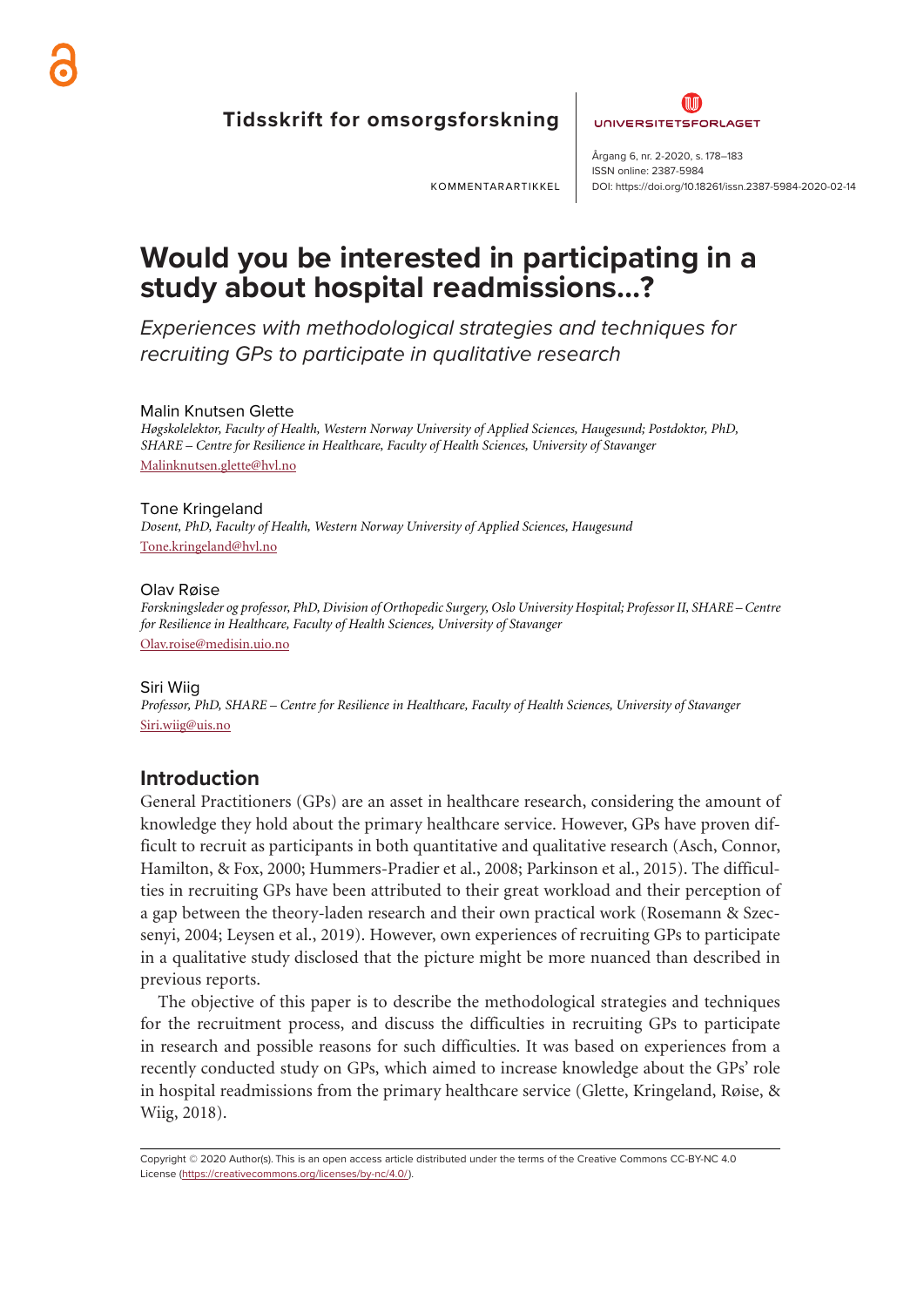#### **Organization of the Norwegian primary healthcare service and the GP scheme**

The Norwegian healthcare service is publicly managed and owned, but is separated into two management lines with primary and specialist healthcare services. The primary healthcare service is organized, run and mainly financed by the municipalities, and includes healthcare services such as GPs, homecare services, nursing homes and emergency rooms. The specialist healthcare service is divided into four regional health authorities which are owned and financed by the Norwegian state and which oversee the provision of specialist healthcare services in their respective region. Each regional health authority includes several health trusts, which holds specialist healthcare services such as hospitals and psychiatric institutions (Ministry of Health and Care Services, 2014). GPs are responsible for the initial healthcare for the municipalities' citizens through the Regular GP scheme. This means that all citizens who are registered in the national population registers are entitled to a regular GP of their own choosing. A regular GP is a general practitioner who has an agreement with the local authorities to act as a regular GP for those citizens who are registered on their "list" (Ministry of Health and Care Services, 2001). The size of the GPs practice list differs from GP to GP, meaning that there is variation in the consultation time dedicated to each patient (Hasvold, 2000).

## **Potential barriers in recruiting GPs to participate in research Time and financial expenses**

In Norway, the GPs' income is based on expense claims to the Health Economic Administration (HELFO), which is a Government Service organized in the Directorate of Health, grounded in specific taxes for consultations, exams or tests. In addition to the consultations done in the GP offices, the GPs participate in other municipal tasks (e.g. nursing home duties, children and youth health centers, emergency room) for at least 7.5 hours a week (Regulations on general practice in municipalities, 2012). During these hours, a fixed salary is paid.

As our study was a part of a PhD project (Glette, 2020), there were no funds to reimburse participants for their time spent doing the interviews. A regular GP consultation lasts approximately 15–20 minutes, meaning that an hour spent on an interview could deprive a GP of up to four consultations, with subsequent income losses. Further, previous reports have shown that GPs are experiencing tremendous work pressure during a workday, sometimes forcing them to work too fast and not be able to conduct all the necessary measures for their patients. A newly published report conducted for the Norwegian Directorate of Health, showed that a GP worked a mean average of 55,6 hours per week (compared to a regular mean average of 37,5 hours per week for people working full time positions in the remaining population) (Rebnord, Eikeland, Hunskår, & Morken, 2018). Therefore, the matters of both financial and time costs have to be considered when recruiting GPs.

#### **Deductive disclosure**

GPs are a group which can be difficult to protect when it comes to confidentiality, especially internal confidentiality. When doing research in small societies it can be particularly difficult to protect the informants' privacy or/and identity.

The current research was conducted in two medium-sized municipalities and involved informants working in a profession which: (A) makes them easily recognizable because of their position in the society; (B) there are a limited amount of people holding this profession in a community; and (C) it is a profession where there is easy access to information about the individuals on the internet, for example in public GP registers.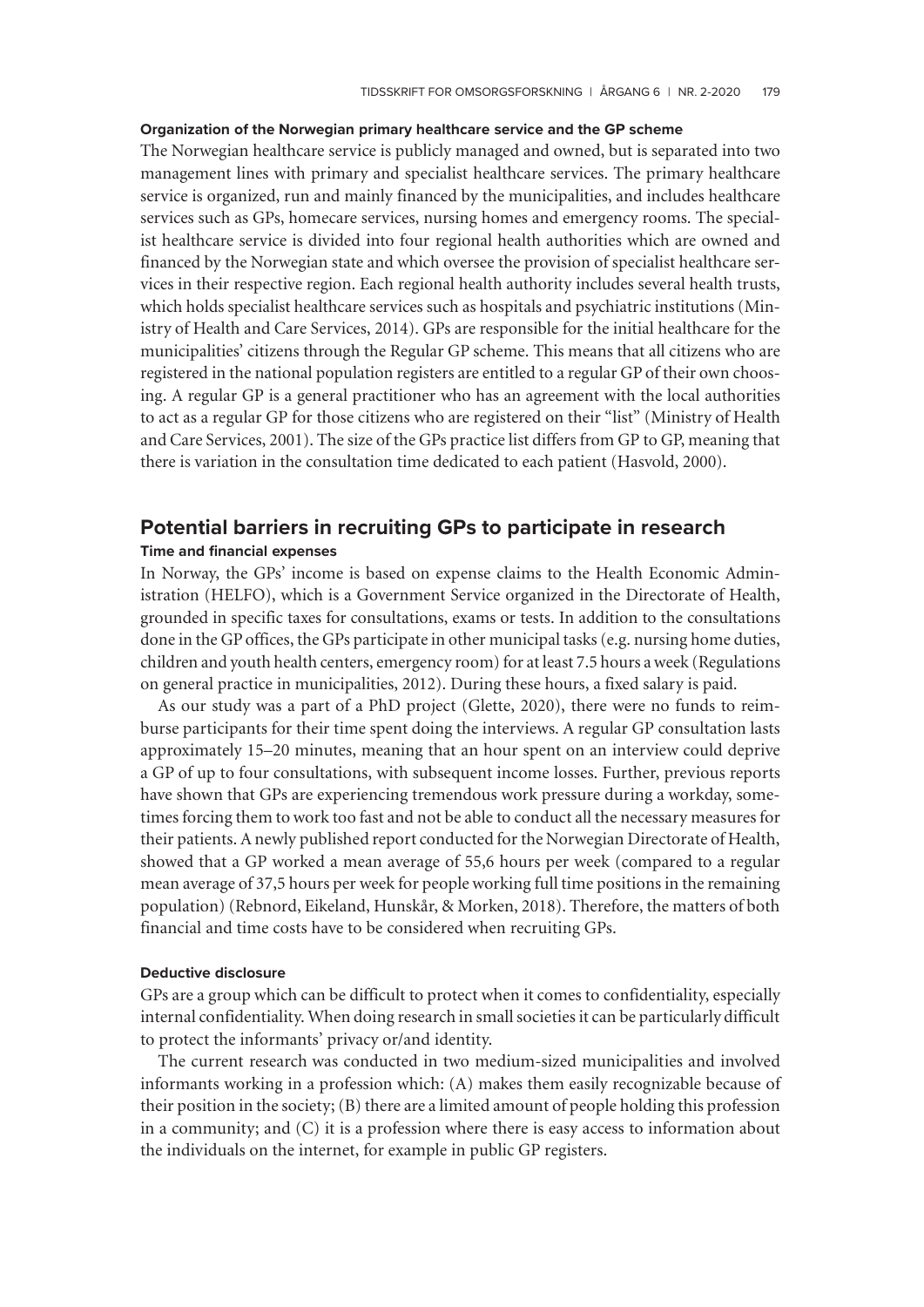Ethical guidelines cover the issues of confidentiality quite extensively and furthermore include "protection of those who can be identified as informants or parts of communities included in the research" (The Norwegian National Research Ethics Committees, 2016). Being able to identify persons in research reports based on personal traits such as for example gender, age and profession, is called deductive disclosure (Kaiser, 2009). Tolich (2004) further addresses the problem of internal confidentiality, a problem that occurs if participants can recognize each other in the publication of research results. In the current context, the GPs can recognize each other as colleagues, and by other health personnel working in the same municipality. In addition, they can be recognized by the public, due to their unique role in the society. This can potentially be harmful for the researcher–participant trust and for the public's trust in research and researchers (Kaiser, 2009). Further, it can work as an obstacle in GP recruitment, as fear of recognition can be a potential reason for the GPs' unwillingness to participate in research, even though the study is approved and conducted according to all ethical guidelines and legislation covering the research project.

### **The scapegoat**

Hospital readmissions are reported as a problem in many countries due to their negative consequences on the healthcare services' economy and resources, and the adverse effects on the affected patients and their families (Gusmano, Rodwin, Weisz, Cottenet, & Quantin, 2015). In Norway and in other healthcare services internationally, GPs are the ones referring patients to the hospital during a hospital readmission. When trying to explore, or find reasons for pronounced healthcare service challenges, it can be difficult, particularly for small groups within in small systems, who are struggling with these issues, to put themselves in the limelight. The fear of reprisals or being blamed for such issues, can function as a barrier to accepting participation in research studies, especially in qualitative studies with small samples. Connected to deductive disclosure and internal confidentiality as described above, such fears can substantiate and decrease willingness to participate to an even greater extent. In our study, the GPs did not express this fear in particular. We were, however, informed that hospital readmissions had been a much-discussed problem in one of the investigated municipalities, as their readmission rates were high compared to other similar municipalities at that time. We were warned that misunderstandings of the research aim could arise if we were not clear about this in the recruitment process.

## **Not seeing the value of their participation**

During the recruitment period, we experienced that the GPs expressed several reasons for declining participation. Time constraints were the most common reason, however, several GPs declined on the grounds of not feeling like eligible participants. They expressed not seeing how they could contribute to this study for reasons like not having any statistics or numbers of their hospital readmissions or not having experienced any hospital readmissions in their career. Such misunderstandings, of what the research aims are, could be yet another barrier.

## **Potential measures to address recruitment challenges and increase participation**

The GPs' workload (Rebnord et al., 2018) is an obvious barrier for research participation, in addition to the GPs possible loss of income when spending time on for example interviews or surveys. Some research projects will have the finances to reimburse the GPs for their lost income, but still cannot compensate the loss of time.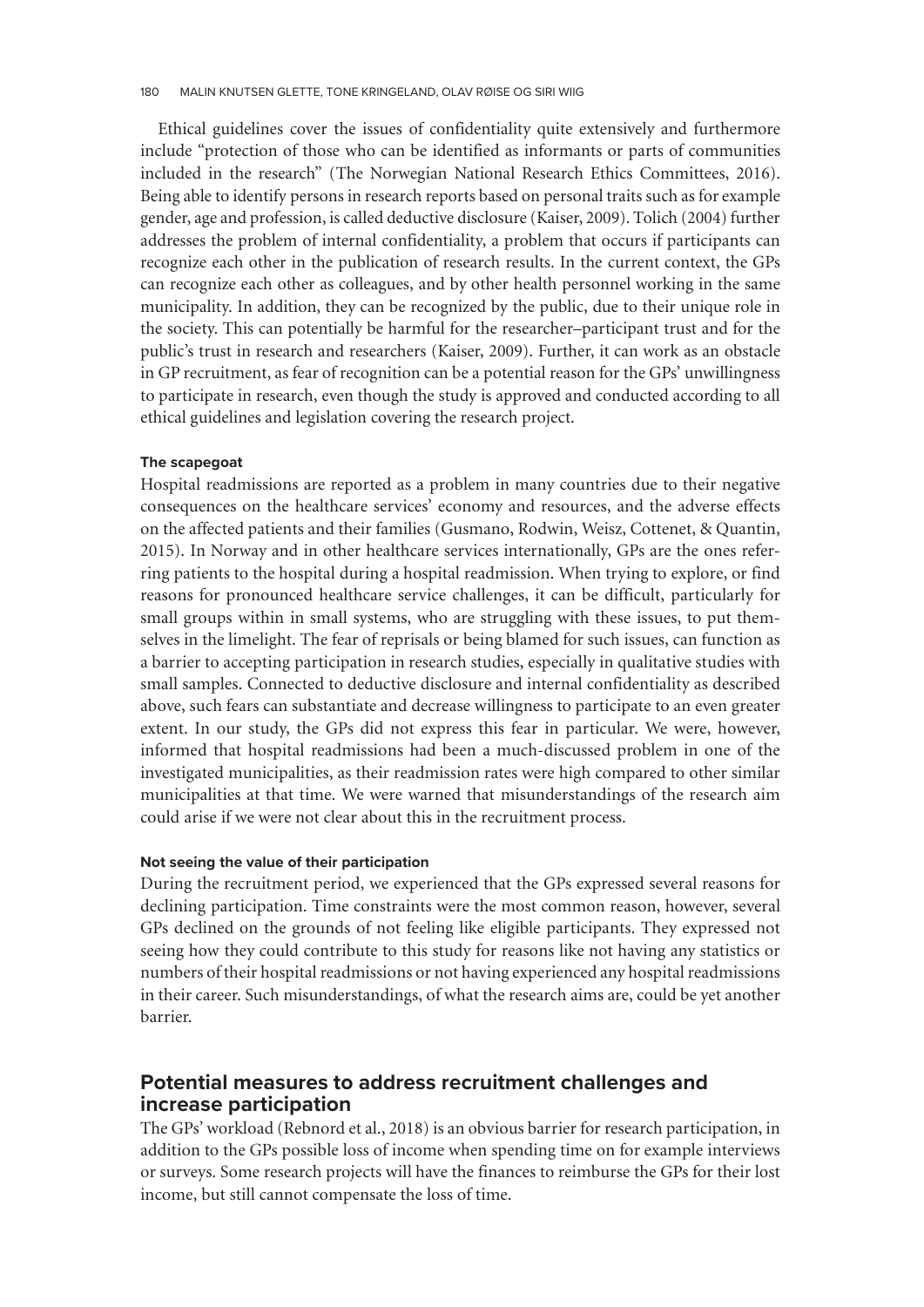In our study, we decided to reduce the interview time from 60 to 30 minutes to make the interview appear less time consuming and to enable the GPs to conduct the interview during their lunch break. It is, however, important to take into account that valuable information can get lost when reducing the interview time. Nevertheless, in some cases, the researcher has to make major adaptations to the possible informant's priorities, and this can be managed by a focused semi-structured interview guide and methods developed for this purpose, which we did in our study (Yin, 2014). Further, Kvale (2007) argues that it is possible to gain interviews rich in meaning with shorter interview times if the researcher knows what to ask for, how to ask and why one is asking.

In cooperation with the leaders of the included municipalities, we also found that a possible solution could be to conduct the interviews during their mandatory municipal tasks (nursing home duties, Emergency Room duties, youth center duties) as they, during this time, were paid a standard rate by the municipalities and had a less busy time schedule. The GPs were a lot more positive toward conducting the interviews during this time, and in our opinion, these measures were essential in our success in recruiting enough informants for the study.

Concerning disclosure and internal confidentiality, common ethical considerations as observed in all research are applicable. It is, however, important to have special awareness about these issues in the dissemination of the research results, including the need to be careful to remove all traits that somehow can increase the potential of recognition. The most important aspect is, however, to be aware that concerns about deductive disclosure and internal confidentiality may exist among potential participants. Carefully informing eligible participants about measures being done to protect their identity may contribute to increasing GP participation.

Awareness of potential participation barriers and thorough information are measures applicable for preventing the aspects of "fear of getting blamed" and "not seeing the value of their participation". These issues are based on misunderstandings, which could be clarified with the right amount of information. It is, however, a challenge to reach out to the GPs with this information during the recruitment process, as the only possible contact approaches are often e-mails. E-mails have, in another study on GP recruitment, proven to be the most effective contact approaches for achieving GP participation in research (Signorelli et al., 2018). However, an e-mail can quickly be overlooked. If the e-mails are being read, the usefulness of such an extensive information letter can be nullified by time constraints. One measure could be to state these issues early in the letter or even in the invitation e-mail – a measure which was not used in our recruitment process, but which might have saved us some time and effort.

## **Limitations**

We were able to recruit 20 GPs to participate in our study, although we approached ca. 60 GPs. Some of the concerns stated in this paper were carefully thought through before the recruitment process started (time constraints, financial expenses). Some became clear to us during the recruitment process (the scapegoat issue, value of participation) and some of the issues revealed themselves during the interview process and in the writing of the results (potential fear of disclosure, internal confidentiality). Being aware of the potential barriers in GP recruitment prior to the research start could have eased the recruitment process, and maybe contributed to a larger sample of GPs. This paper contributes to enlightening new possible factors of recruitment problems in GPs and can be useful for other researchers re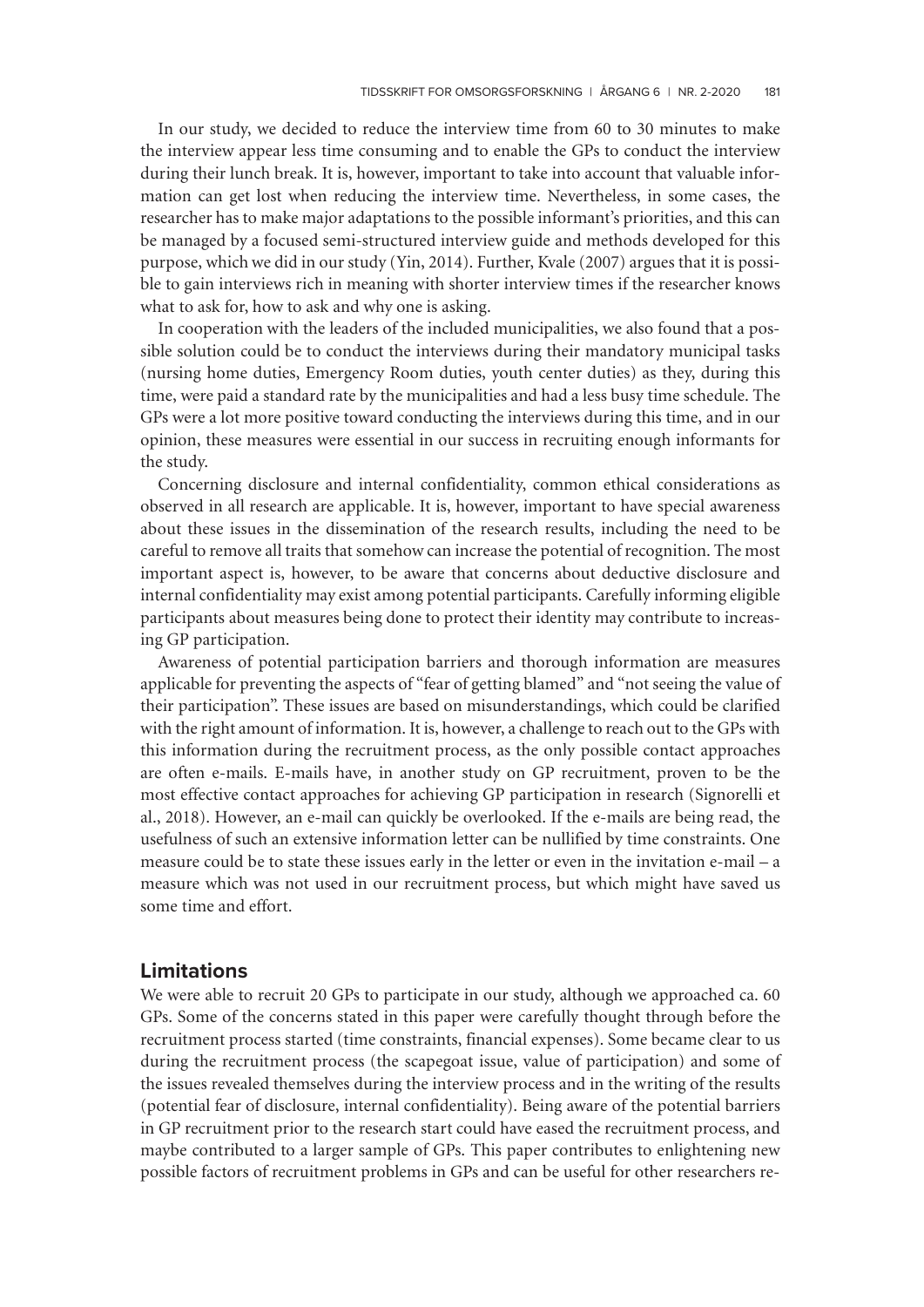cruiting GPs to primary healthcare service research. However, our results need to be read with care as the findings are based on reflections from a previously conducted study, in which the GP recruitment process in itself was not the topic of our study. Further, the sample was small and collected from a Norwegian context only. A larger more varied sample (from other parts of the country or other countries) could have given different results.

*Medforfatter Siri Wiig er en av gjesteredaktørene for dette temanummeret. Derfor har den redaksjonelle behandlingen og beslutningen om publisering av artikkelen blitt håndtert av de andre gjesteredaktørene i samarbeid med ansvarlig redaktør, og Siri Wiig har ikke hatt innsikt i vurderingsprosessen.*

# **References**

- Asch, S., Connor, S. E., Hamilton, E. G. & Fox, S. A. (2000). Problems in recruiting communitybased physicians for health services research. *Journal of General Internal Medicine, 15*(8), 591–599. https://doi.org/10.1046/j.1525-1497.2000.02329.x
- Glette, M. K., Kringeland, T., Røise, O. & Wiig, S. (2018). Exploring physicians' decision-making in hospital readmission processes – A comparative case study. *BMC Health Services Research*, *18*, 725. [https://doi.org/10.1186/s12913-018-3538-3](https://doi.org/10.1046/j.1525-1497.2000.02329.x)
- Glette, M. K. (2020). *Exploring hospital readmissions from the primary healthcare service : A multiple* case study. (no. 525). University of Stavanger, Faculty of Health Sciences. https://ebooks.uis.no/ [index.php/USPS/catalog/book/57](https://doi.org/10.1186/s12913-018-3538-3)
- Gusmano, M., Rodwin, V., Weisz, D., Cottenet, J. & Quantin, C. (2015). Comparison of rehospitalization rates in France and the United States. *Journal of Health [Services Research and](https://ebooks.uis.no/index.php/USPS/catalog/book/57) Policy, 20*(1), 18–25. https://doi.org/10.1177%2F1355819614551849
- [Hasvold,](https://ebooks.uis.no/index.php/USPS/catalog/book/57) [T.](https://ebooks.uis.no/index.php/USPS/catalog/book/57) [\(2000\).](https://ebooks.uis.no/index.php/USPS/catalog/book/57) [Listestørrelse](https://ebooks.uis.no/index.php/USPS/catalog/book/57) [og](https://ebooks.uis.no/index.php/USPS/catalog/book/57) [k](https://ebooks.uis.no/index.php/USPS/catalog/book/57)valitet i fastlegeordningen. *Tidsskrift for Den Norske Laegeforening, 120*(786), 7. https://tidsskriftet.no/2000/03/klinikk-og-forskning/listestorrelse-ogkvalitet-i-fastlegeordningen
- Hummers-Pradier, E., [Scheidt-Nave,](https://doi.org/10.1177%2F1355819614551849) [C.,](https://doi.org/10.1177%2F1355819614551849) [Martin,](https://doi.org/10.1177%2F1355819614551849) [H.,](https://doi.org/10.1177%2F1355819614551849) [Heinemann,](https://doi.org/10.1177%2F1355819614551849) [S.,](https://doi.org/10.1177%2F1355819614551849) [Ko](https://doi.org/10.1177%2F1355819614551849)chen, M. M. & Himmel, W. (2008). Simply no time? B[arriers to GPs' participation in primary health care research.](https://tidsskriftet.no/2000/03/klinikk-og-forskning/listestorrelse-og-kvalitet-i-fastlegeordningen) *Family Practice, 25*(2), 105–112. https://doi.org/10.1093/fampra/cmn015
- [Kaiser,](https://tidsskriftet.no/2000/03/klinikk-og-forskning/listestorrelse-og-kvalitet-i-fastlegeordningen) [K.](https://tidsskriftet.no/2000/03/klinikk-og-forskning/listestorrelse-og-kvalitet-i-fastlegeordningen) [\(2009\).](https://tidsskriftet.no/2000/03/klinikk-og-forskning/listestorrelse-og-kvalitet-i-fastlegeordningen) [Protecting](https://tidsskriftet.no/2000/03/klinikk-og-forskning/listestorrelse-og-kvalitet-i-fastlegeordningen) [res](https://tidsskriftet.no/2000/03/klinikk-og-forskning/listestorrelse-og-kvalitet-i-fastlegeordningen)pondent confidentiality in qualitative research. *Qualitative Health Research, 19*(11), 1632–1641. https://doi.org/10.1177%2F1049732309350879
- Kvale, S. (2007). *Doing interviews*. London: SAGE.
- Leysen, B., Van den Eynden, [B.,](https://doi.org/10.1093/fampra/cmn015) [Janssens,](https://doi.org/10.1093/fampra/cmn015) [A.](https://doi.org/10.1093/fampra/cmn015) [et](https://doi.org/10.1093/fampra/cmn015) [al.](https://doi.org/10.1093/fampra/cmn015) [\(2019\).](https://doi.org/10.1093/fampra/cmn015) [Recruiting](https://doi.org/10.1093/fampra/cmn015) [ge](https://doi.org/10.1093/fampra/cmn015)neral practitioners for palliative care research in primary care: [Real-life barriers explained.](https://doi.org/10.1177%2F1049732309350879) *BMC Fam Pract, 20***,** 40. https://doi.org/ 10.1186/s12875-019-0930-y
- Ministry of Health and Care Services. (2001). The introduction of a regular GP scheme.
- Ministry of Health and Care Services. (2014). De regionale helseforetakene (The Reg[ional Health](https://doi.org/10.1186/s12875-019-0930-y) [Authorities\). Retrieved from](https://doi.org/10.1186/s12875-019-0930-y) https://www.regjeringen.no/no/tema/helse-og-omsorg/sykehus/ innsikt/nokkeltall-og-fakta–-ny/de-regionale-helseforetakene/id528110/
- Norwegian National Research ethics committees. (2016). Forskningsetiske retningslinjerfor samfunnsvitenskap, humani[ora, juss og teologi \(English title: Research ethics for social sciences,](https://www.regjeringen.no/no/tema/helse-og-omsorg/sykehus/innsikt/nokkeltall-og-fakta---ny/de-regionale-helseforetakene/id528110/) humanities, law and theology). https://www.forskningsetikk.no/retningslinjer/hum-sam/ [forskningsetiske-retningslinjer-for-samfunnsvitenskap-humaniora-juss-](https://www.regjeringen.no/no/tema/helse-og-omsorg/sykehus/innsikt/nokkeltall-og-fakta---ny/de-regionale-helseforetakene/id528110/)og-teologi/
- Parkinson, A., Jorm, L., Douglas, K. A., Gee, A., Sargent, G. M., Lujic, S. & McRae, I. S. (2015). Recruiting general practitioner[s for surveys: Reflections on the difficulties and some lessons](https://www.forskningsetikk.no/retningslinjer/hum-sam/forskningsetiske-retningslinjer-for-samfunnsvitenskap-humaniora-juss-og-teologi/) learned. *[Australian Journal of Primary Health, 21](https://www.forskningsetikk.no/retningslinjer/hum-sam/forskningsetiske-retningslinjer-for-samfunnsvitenskap-humaniora-juss-og-teologi/)*(2), 254-258. https://doi.org/10.1071/PY13129